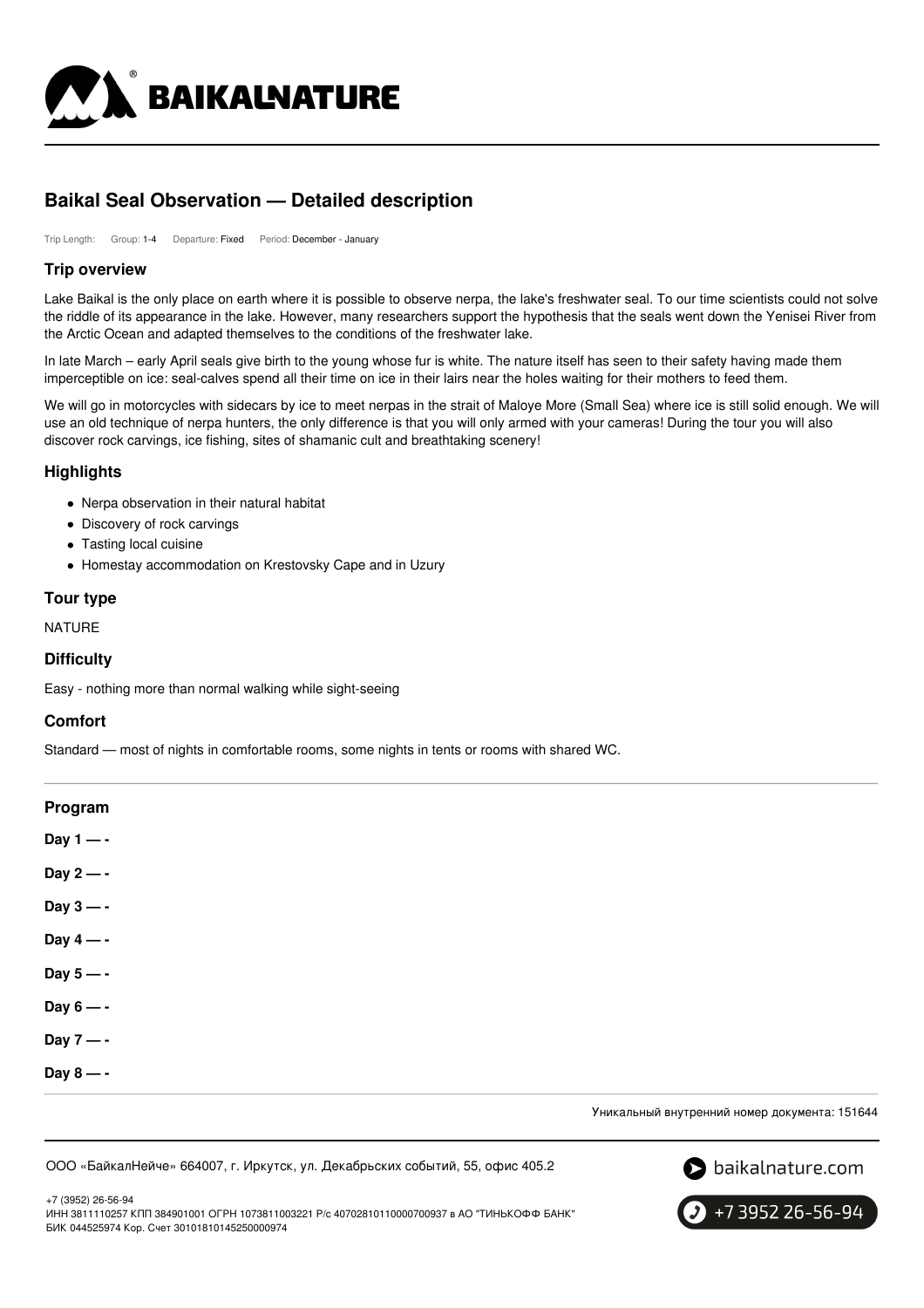

# **Departures**

New departures available soon

# **Note**

Small group supplement (2-3 persons) 19 300 RUB / pers.

# **What's included**

#### **Price includes**

- English-speaking guide
- Accommodation as per itinerary
- Transport as per itinerary
- Meals
- Medical insurance
- Excursions and visits as per itinerary
- Reserves and national parks entrance permissions
- Banya

# **Checklist & Equipment**

You will need in Russia in winter:

- $\bullet$  to protect yourself from the cold weather;
- to protect yourself from the wind;
- to protect your feet from moisture;
- $\bullet$  to protect yourself from the sun's reflection from ice and snow.

Allow the system of "three layers":

- The first layer, called "second skin", determines the performance of the other two layers. It will transport sweat to the next layer and dry quickly to avoid cooling after exercise. Therefore forget the cotton retains moisture in the skin and choose underwear in synthetic fabrics.
- The second layer must keep the heat of the body as long as possible. Warm synthetic or mixed (wool or fleece turtleneck sweater) fabrics, that dry quickly, are preferable.
- The third layer should protect you against wind and moisture. Choose a jacket, long enough, 100% waterproof, preferably with hood.

We recommend you to pack all your stuff in two bags: a small backpack and a large travelling bag.

SMALL BACKPACK: will be useful for carrying your personal belongings during the day (camera, film, personal medication, bottled water, etc.) You will also use it as hand luggage during air travel for all your heavy (to lighten the travel bag in the luggage compartment), fragile (camera, etc.) and necessary (toilet bag, etc.) things.

BIG TRAVEL BAG or BIG BACKPACK: must contain the rest of your stuff. It will be in the luggage compartment during the flight. It will be transported by vehicles.

Crampons for walking on ice will be provided on the spot.

## **Recommended checklist**

Thermal underwear POLARTEC or similar pullover Windproof waterproof pants and jacket (GORE-TEX, EVENT, SIMPA-TEX) Long sleeve shirts or sweatshirts Foulard or tagelmust

Уникальный внутренний номер документа: 151644

ООО «БайкалНейче» 664007, г. Иркутск, ул. Декабрьских событий, 55, офис 405.2



+7 (3952) 26-56-94 ИНН 3811110257 КПП 384901001 ОГРН 1073811003221 Р/с 40702810110000700937 в АО "ТИНЬКОФФ БАНК" БИК 044525974 Кор. Счет 30101810145250000974



**Price does not include**

- Administrative registration
- Personal expenses and tips
- Visa fees and travel insurance
- Transfer from airport / railway station on first day
- Transfer to airport / railway station on last day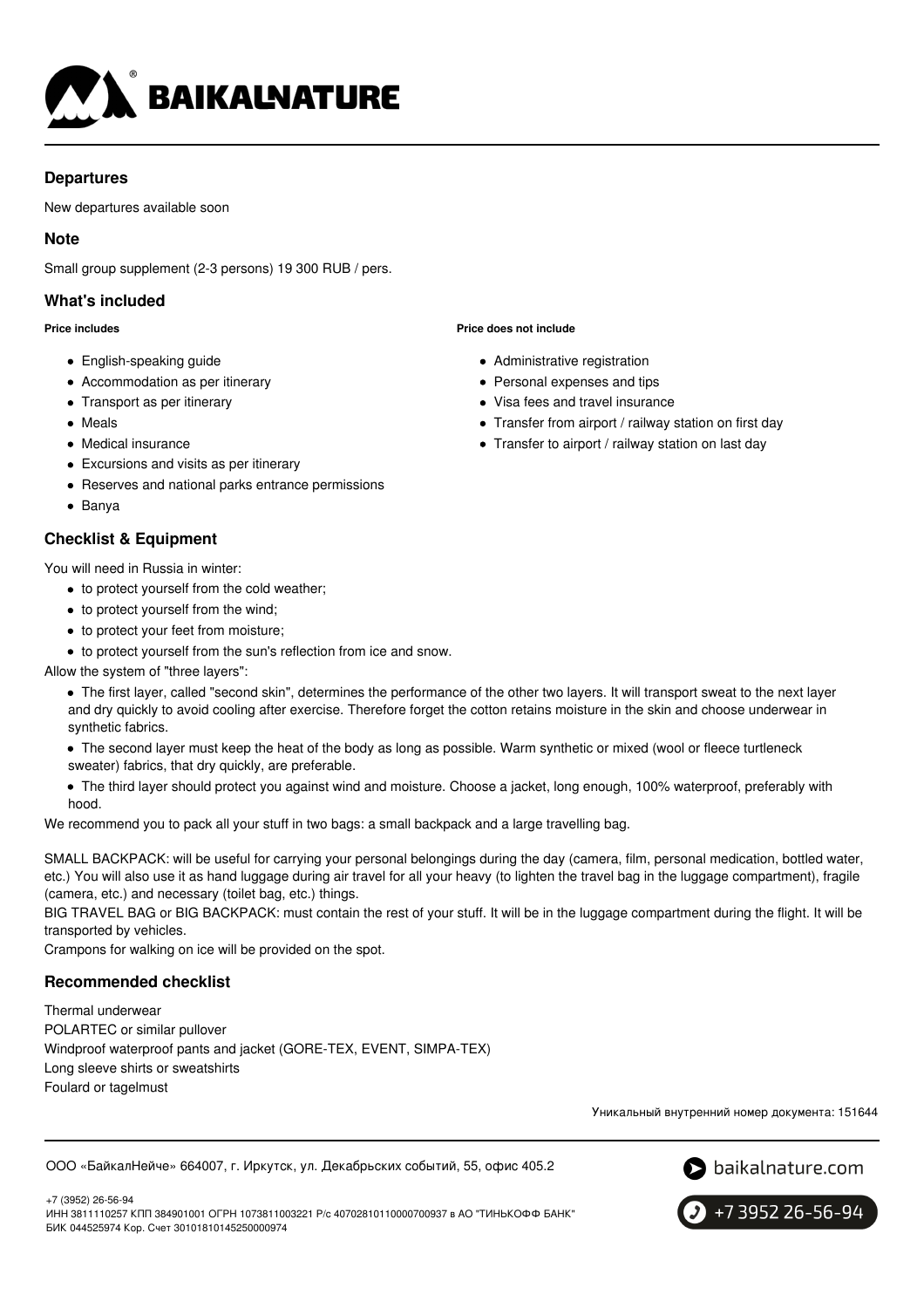

Headlamp Sunscreen for skin and lips Sunglasses with filter Toilet roll Pocket knife (to put in checked baggage) Slippers Flip-flops for banya Sewing kit Down jacket Fleece jacket or warm sweater Comfortable pants Mountain boots for walking on ice and snow Wool gloves and winter cap Warm gloves or mittens Moisturizer Lipstick Important travel documents: Passport and visa, original or electronic airplane tickets (with a sets of photocopies kept separately), bank card Wipes Wristwatch or pocket alarm clock **Binoculars** Charger and spare battery for camera/phone Photo / video camera Tour vouchers and programme Ice cleats

#### **Meals**

In the canteen at the inns, fresh local products. Homestay cuisine based on fresh products. If you are a vegetarian or have any particular preferences, please let us know, so we could adapt the menu.

#### **Laundry**

Some hotels and inns offer laundry services for a variable sum of money. It is sometimes possible to use laundry services at homestay (when there is running water) for a fee.

#### **Visa**

You need a tourist visa to travel to Russia. It can be issued for a maximum period of 30 days. Your passport has to be valid for at least six months after the expiry date of your visa and to have at least two blank pages.

BaikalNature offers visa support and has created "BaikalNature letter of invitation" package. If you buy a BaikalNature tour, this package is absolutely free; when you buy any other BaikalNature service, you will have to pay for this package. For more information please conact your nearest Russian Embassy or Visa Application Center.

#### **Money**

The Russian currency is ruble. In all cities and many large villages of Russia, you can easily withdraw rubles, using a Visa or MasterCard, from ATMs, located in banks, department stores or hotel lobbies, some of them are open 24 hours a day. If you have euros or dollars with you, exchange offices will allow you to change them easily in the cities, seldom in the countryside. However, it can be difficult to exchange traveler's checks, even in cities.

#### **Tipping**

Уникальный внутренний номер документа: 151644

```
ООО «БайкалНейче» 664007, г. Иркутск, ул. Декабрьских событий, 55, офис 405.2
```


+7 (3952) 26-56-94 ИНН 3811110257 КПП 384901001 ОГРН 1073811003221 Р/с 40702810110000700937 в АО "ТИНЬКОФФ БАНК" БИК 044525974 Кор. Счет 30101810145250000974

 $\big\}$  +7 3952 26-56-94